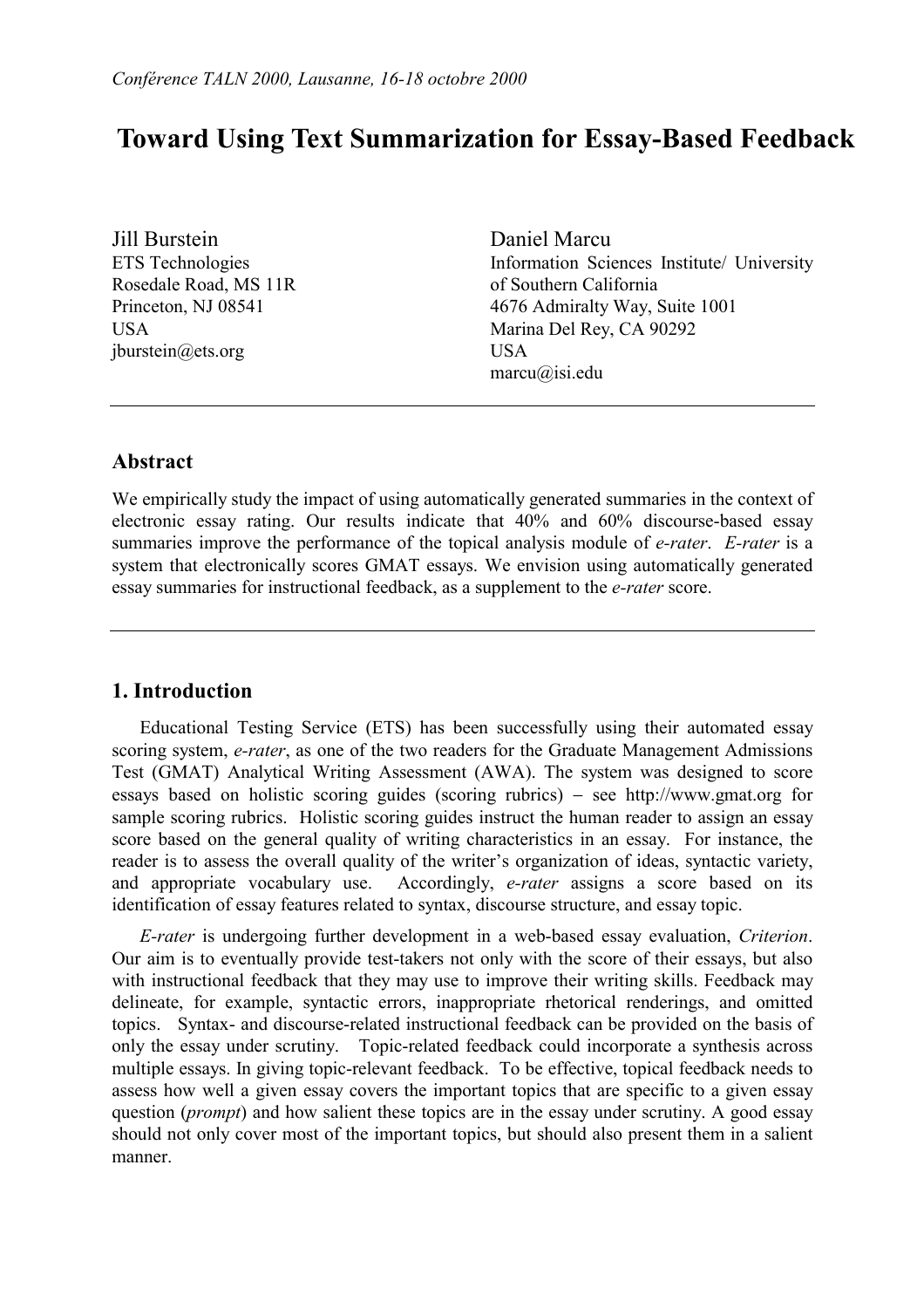We hypothesize that summaries can be used in the context of instructional feedback to determine the most important points of essays. We envision at least two possible uses of essay summaries.

- 1. For any given prompt one can, for example, build individual summaries of all essays of the highest score; use sentence-based similarity measures to determine the topics that occur frequently in these essays; and present these topics to a test-taker. Testtakers would then be able to assess what topics they might have included in order to be given a high score. (In some instances, the important *gold standard topics* may be provided by the test developers.) This application would be particularly useful for subject-based writing tests in which factual information is required in the essay response.
- 2. For any given essay, one can build a summary and can present it to the test-taker in a format that makes explicit whether the main points in the summary cover the topics that are considered important for the prompt. One way of doing this might be to present to test-takers, summaries of other essays that received a high score. Test-takers would be able to assess whether the rhetorical organization of their essays makes the important topics salient.

 Currently, the College Board's Advanced Placement (AP) writing instruction software for English Literature and U.S. History use sample essays at different score points to illustrate different writing competencies to test-takers (Burstein and Boodoo, submitted). We believe that by exploiting essay summaries along the lines described above, students will be able to improve their skills with respect to selecting adequate content and presenting the content so that the main points are emphasized.

 In this paper, we take the first step toward evaluating the usability of automatically generated summaries for an application that automatically provides instructional feedback. More precisely, we examine the effectiveness of using summaries for eliminating the noise in essay data, while maintaining substantive information, central to the essay response.

### **2. Approach**

 Consider for a moment the document classification task used by DARPA during the SUMMAC evaluation (SUMMAC, 1998). With respect to the classification task, document summaries were considered adequate when on their basis, one can accurately classify documents as belonging to the correct category. To assess the effectiveness of essay summaries, we take a similar approach. Previous research (Burstein, *et al*., 1998) has shown that the topical analysis component of *e-rater* is one of the strongest indicators of the score of an essay. Essays having similar scores tend to use the same vocabulary and discuss the same topics. As a result, test essays can be scored automatically on the basis of their similarity with essays in a training sample of essays that have been manually scored by human readers. If a test essay uses the same vocabulary and addresses the same topics as a large number of essays of, let's say, score 5, it is likely that the test essay should be assigned a score of 5 too. Using only the topical analysis component of *e-rater*, we can assign scores that yield exact or adjacent agreement with human judges in about 83% of the cases.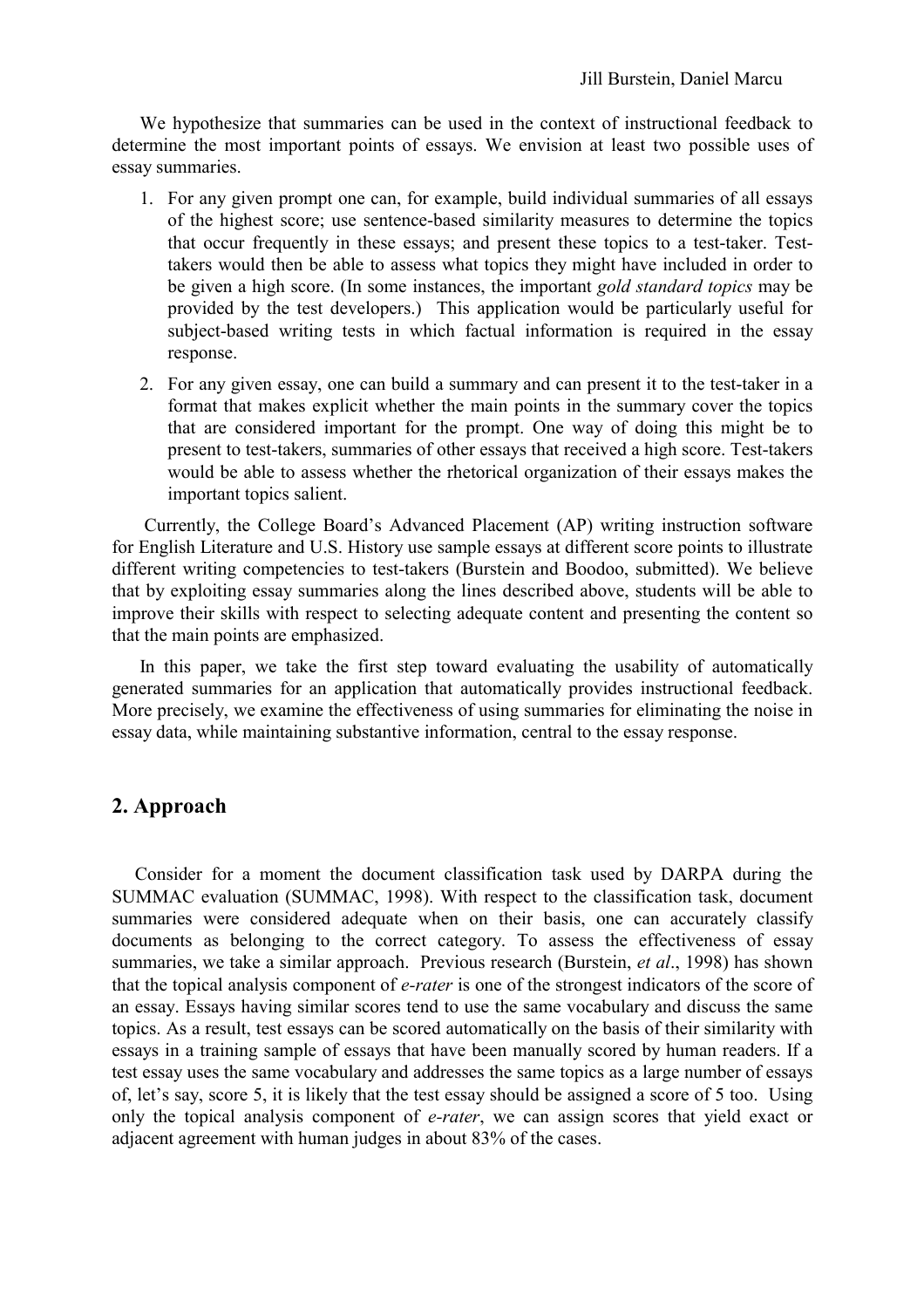The assumption that underlies the SUMMAC classification task is that one should be able to determine the category to which a document belongs using only a summary of that document (provided the summary is adequate). The SUMMAC evaluation and other research (SUMMAC, 98; Mani and Bloedorn, 98) has shown that when summaries are used, the categorization performance decreases slightly, but the time needed to carry out the classification task decreases substantially. We hoped we could demonstrate a similar effect on essay summaries. In contrast with the SUMMAC classification task, which requires the participation of humans, in the context of essay scoring we assess the performance of a summarization system using the topical analysis component of *e-rater*. If we are able to generate summaries without degrading the performance of the topical analysis component of *e-rater*, we assume that the summaries are adequate for the purpose of determining the main points in an essay.

 In this paper, we report on experiments that assess the effect of different summarization systems that operate at different compression rates for the task of eliminating the nonessential information in essays. To our knowledge, this is the first extrinsic evaluation that demonstrates that the use of summaries leads to an increase in performance that is statistically significant. For question-answering and document classification (SUMMAC, 1998; Mani and Bloedorn, 1997), the use of summaries saves time but leads to a small decrease in performance. For information retrieval (Corston-Oliver and Dolan, 1999), the use of summaries saves disk space but leads to a small decrease in recall and precision. Our experiments show that the class of summaries built from the 40% and 60% discourse-based summaries of a text can be successfully used to eliminate noise in essays.

 In the rest of the paper, we will explain first how the topical analysis component of *erater* works. Secondly, we present the summarization algorithms that we rely upon and discuss the results of our experiments.

### **3. Topical Analysis By-Argument**

 To capture use of vocabulary (or identification of topic), *e-rater* uses content vector analyses that are based on the vector-space model, commonly found in information retrieval applications (Salton, 1989). One way that content vector analysis is performed in *e-rater* is at the level of the argument. Training essays are converted into vectors of word frequencies, and the frequencies are then transformed into word weights.<sup>[1](#page-2-0)</sup> These weight vectors populate the training space. To score a test essay, it is converted into a weight vector, and a search is conducted to find the training vectors most similar to it, as measured by the cosine between the test and training vectors. The closest matches among the training set are used to assign a score to the test essay.

 $\overline{a}$ 

<span id="page-2-0"></span><sup>&</sup>lt;sup>1</sup> Word (or term) weight reflects not only a word's frequency in the essay but also its distribution across essays. E-rater's formula for the weight of word  $w$  in essay  $j$  is:

weight<sub>wj</sub>=(freq<sub>wj</sub>/maxfreq<sub>i</sub>) \* log(nessays/essays<sub>w</sub>)

where freq<sub>wi</sub> is the frequency of word *w* in essay *j*, maxfreq<sub>i</sub> is the frequency of the most frequent word in essay *j*, nessays is the total number of training essays, and essays<sub>w</sub> is the number of training essays that contain  $w$ . The first part of the formula measures the relative importance of the word in the essay. The second part gauges its specificity across essays, so that a word that appears in many essays will have a lower weight than one which appears in only a few. In the extreme case, a word that appears in all essays (e.g., "the") has a weight of 0.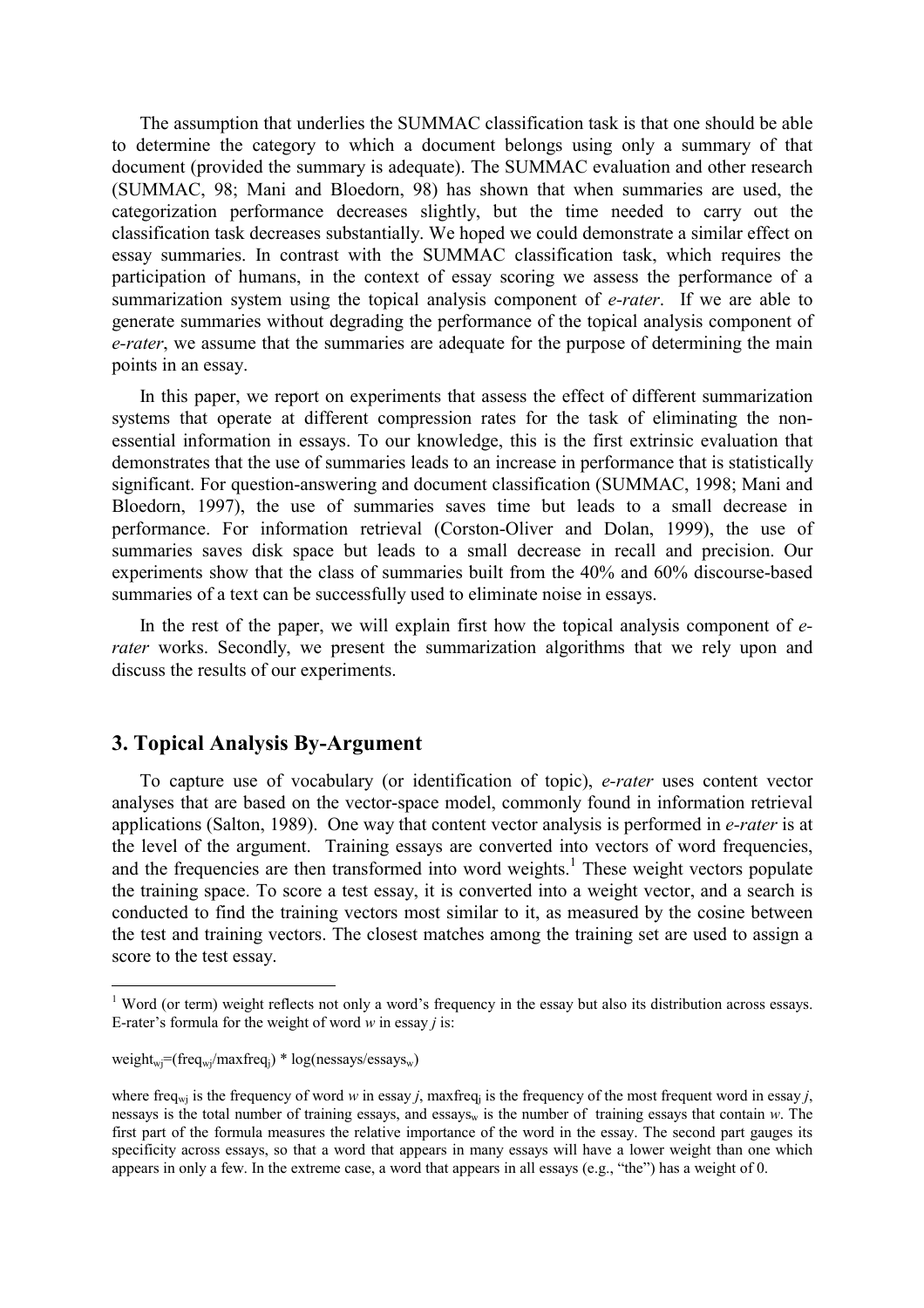All of the training essays for each score category and are used to populate the training space with just 6 "supervectors", one each for scores 1-6. (This is the standard range of scores used in *holistic* essay scoring as performed by human readers.) The text in each test essay is evaluated one argument at a time. Each argument is converted into a vector of word weights and compared to the 6 vectors in the training space. The closest vector is found and its score is assigned to the argument. This process continues until all the arguments have been assigned a score. The overall score for the test essay is an adjusted mean of the argument scores using the following formula, rounded to the nearest integer:

> Score for test essay  $t =$  $(\sum \text{argscore}_i + \text{nargs}_t)/(\text{nargs}_t + 1)$

where *j* ranges over the arguments in test essay *t,* argscore*j* is the score of argument *j,* and narg $s_t$  is the number of arguments in *t*. Using this adjusted mean has the overall effect of reducing, slightly, the score for essays with few arguments, and of increasing somewhat the score of essays with many arguments.

### **4. Summarizers**

For the purpose of this experiment, we relied on two summarizers.

- 1. The *Position-based* summarizer assumes that the most important sentences are those that occur at the beginning of an essay (Baxendale 1958, Edmundson, 1968, Lin and Hovy, 1997). This summarizer constructs extracts of compression *k* by selecting the first *k%* words in an essay. Given that essays are written by students under time pressure, we expect position-based extracts might reflect the most important information in an essay.
- 2. The *Discourse-based* summarizer assumes that the most important clauses in a text can be determined on the basis of the rhetorical structure of that text. The discourse-based summarizer derives first the rhetorical structure of the essay under scrutiny (Mann and Thompson, 1988, Marcu, 1997). This structure is a binary tree that associates to every text span a status, which can be *nucleus* or *satellite*. A nucleus node subsumes text that is important; a satellite node subsumes text that is subsidiary to the text subsumed by a nucleus. On the basis of this structure and the statuses of the nodes in the structure, the discourse-based summarizer associates an importance score to each clause in a text; the closer a clause is to the root of the tree, the higher the score. A *k*% extract of the essay is determined by selecting the *K* clauses of highest score, where the text subsumed by the *K* clauses represents k% of the original text. The summaries extracted in this manner reflect a global view with respect to the relation between rhetorical structure trees and importance.

For our experiments, we used an existing discourse-based summarizer (see (Marcu, 1997, 1999)). A more detailed description of the rhetorical parsing strategy from which the discourse-based summaries are derived is presented below. Figure 1 illustrates a RST parse tree.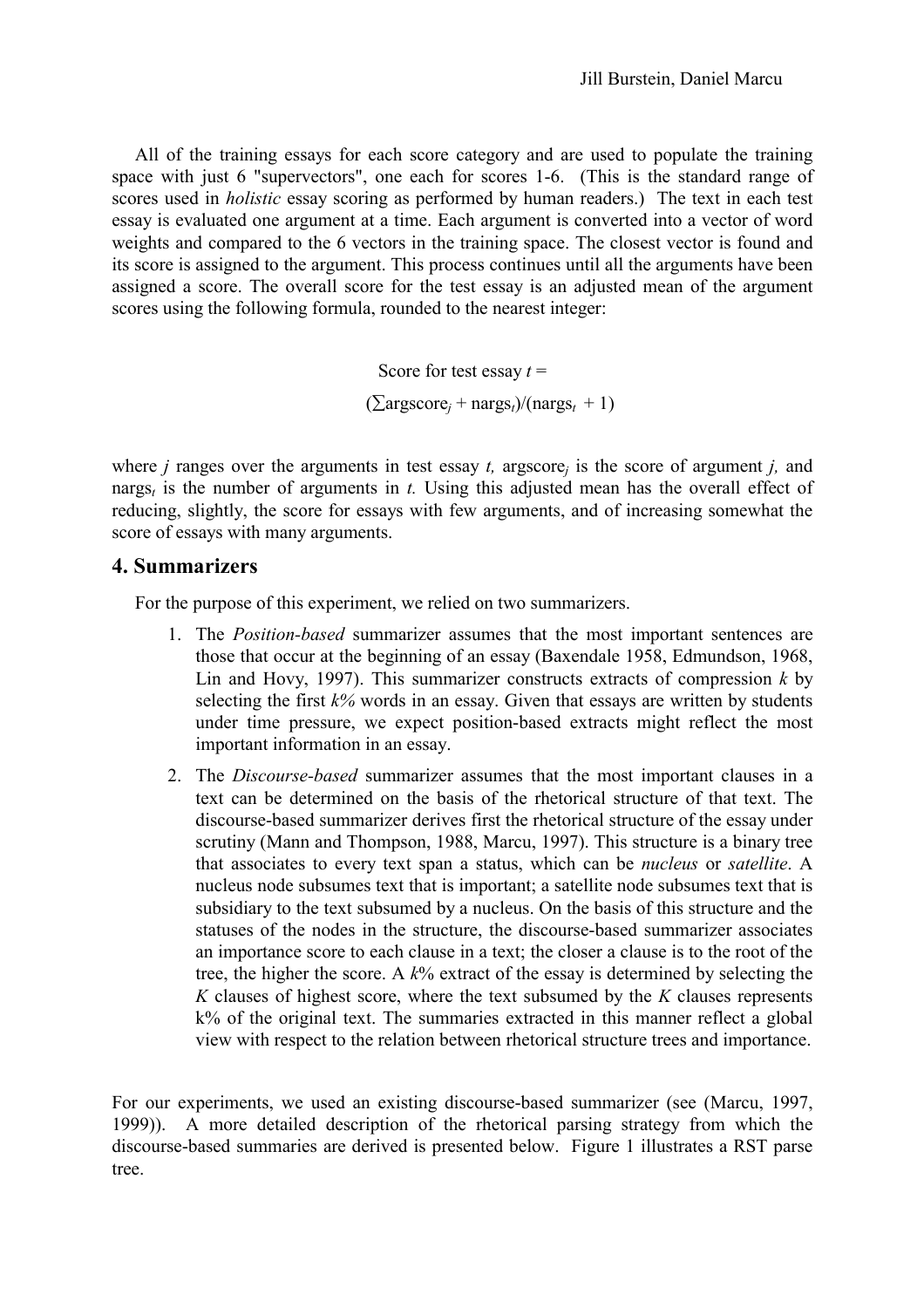

**Figure 1: An example of RST parse tree.** 

#### *4.1 Using Rhetorical Structure Theory to Identify Discourse Strategy in Text*

 According to rhetorical structure theory (RST) (Mann and Thompson, 1988), one can associate a rhetorical structure tree to any text. The leaves of the tree correspond to elementary discourse units and the internal nodes correspond to contiguous text spans. Text spans represented at the clause and sentence level. Each node in a tree is characterized by a *status* (nucleus or satellite) and *a rhetorical relation*, which is a relation that holds between two non-overlapping text spans. The distinction between nuclei and satellites comes from the empirical observation that the nucleus expresses what is more essential to the writer's intention than the satellite; and that the nucleus of a rhetorical relation is comprehensible independent of the satellite, but not vice versa. When spans are equally important, the relation is multinuclear.

 Rhetorical relations reflect semantic, intentional, and textual relations that hold between text spans as is illustrated in Figure 1. For example, one text span may elaborate on another text span; the information in two text spans may be in contrast; and the information in one text span may provide background for the information presented in another text span. Figure 1 displays in the style of Mann and Thompson (1988) the rhetorical structure tree of a text fragment. In Figure 1, we can see that both texts within each text span in the contrast relation are clauses. In Figure 1, nuclei are represented using straight lines; satellites using arcs. Internal nodes are labeled with rhetorical relation names.

Intuitively, rhetorical structure representations of the kind shown in Figure 1 can be used to determine the rhetorical structure of essays. More specifically, we hypothesize that features that characterize the rhetorical structure of texts can be used as indicators for modeling the holistic assessments that concern the logical organization and rhetorical strategy in essays. Therefore, to identify essay summaries, essays are parsed using an existing RST-based parser (Marcu, 1997). Using the RST trees for essays, an algorithm is applied (above) to extract the essay summaries at desired compression rates (k%).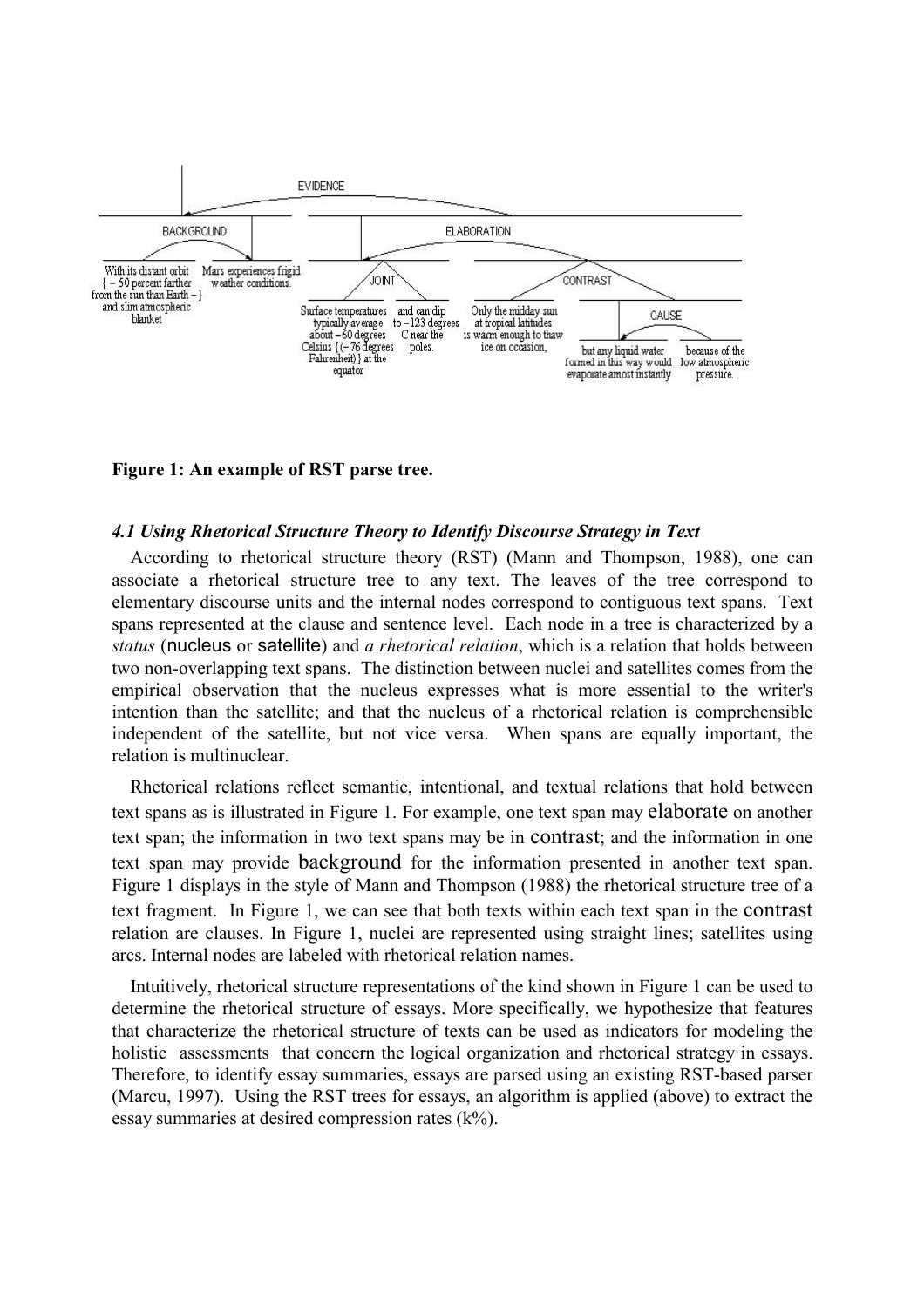### **5. Evaluation of Essay Summaries**

 For the purpose of evaluating the use of summary data for its use as instructional feedback, we have used 20 sets of essay responses from 20 different GMAT test questions (prompts). Ten of these were *argument* prompts and ten were *issue* prompts. Argument prompts require a test-taker to write an essay that evaluates an argument. These essays are typically more focused and use more overt discourse cues than issue prompts. Issue prompts are more general; they concern questions that ask students to construct responses by including their personal observations, experiences, and opinions. We used an even set of each prompt type so that we would also be able to evaluate if there was an effect of prompt type. For each prompt, we used a set of 270 manually scored essays for training and a set of 500 essays for testing. In the training samples, the distribution of essays at each score point is as follows: 5 0's, 15 1's, and 50 at each score point from 2 through 6. For the sample of essays used in testing, the distribution at each score point is proportional to its average distribution in the operational testing environment.<sup>2</sup>

 For each prompt type, we first evaluated the performance of the topical analysis component using the full texts. We then extracted 20%, 40%, and 60% summaries using both the position- and discourse-based summarizers. We compared the performance of the topical component of *e-rater* in two working modes.

- 1. In *full-text mode*, the score of a test essay is determined by measuring the similarity between the full texts in the training corpus and a k% summary of the test essay.
- 2. In *summarized-text mode*, the score of an essay is determined by measuring the similarity between the  $k\%$  summaries of the texts in the training corpus and a  $k\%$ summary of the test essay.

 Tables 1 through 4 summarize our results across all prompts. These results show the mean performance of the topical analysis component of *e-rater*, given positional (Pos Sum) and discourse-based summarization (Disc Sum) methods that are employed both in full-text and summarized-text mode. Mean agreement performance is shown for exact agreement with human reader score, and for exact-plus-adjacent agreement (that is, where there is no more thana 1-point difference between the human reader score and the topical analysis score).<sup>3</sup> No effect occurred for individual prompt types (i.e., argument or issue types); therefore, our analysis is performed across all prompts.

 In general, 40% and 60% summaries using either full-text or summarized-text mode improve the performance of the topical analysis component. Using 20% summaries in the discourse-based summarization methods consistently degraded the performance of the topical analysis module. Position-based summarization degraded performance of the topical analysis component across the board. Results in italicized boldface indicate an improvement in performance, using summarization.

 $\overline{a}$ 

<span id="page-5-0"></span><sup>&</sup>lt;sup>2</sup> The approximate operational distributions at each score point are as follows:  $4\%$  at score point 1, 12% at score point 2, 25% at score point 3, 31% at score point 4, 20% at score point 5, and 8% at score point 6.

<span id="page-5-1"></span> $3$  When two human readers are used to score essays for a real test administration, such as GMAT, their scores are considered to be in agreement if they assign a score within one-point of each other. Two human reader scores are only considered to be discrepant if they differ by two or more points.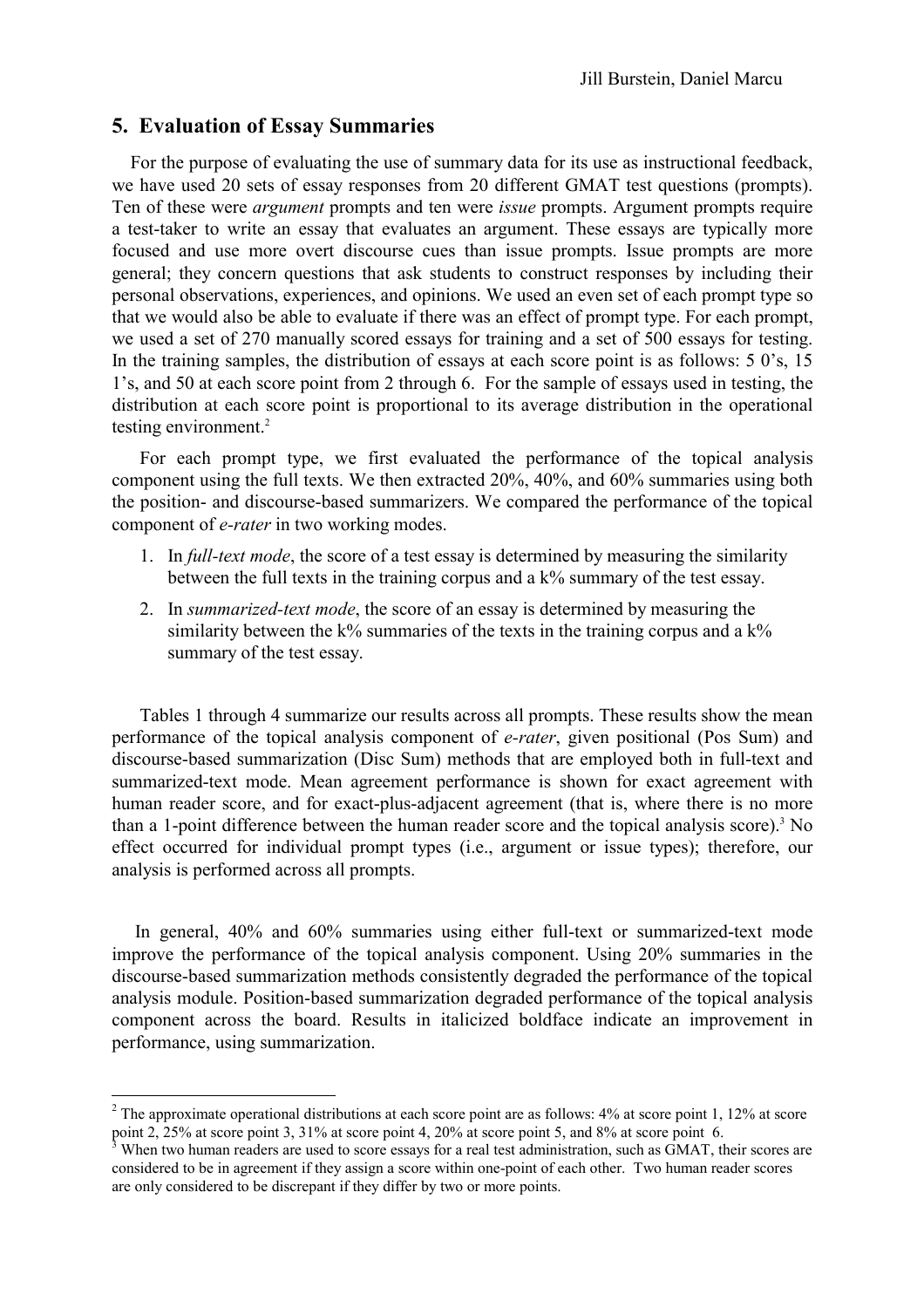| <b>Full-Text/Full-Text</b>             | .3499   |          |
|----------------------------------------|---------|----------|
|                                        | Pos Sum | Disc Sum |
| <b>Full-Text / Summarized-Text 20%</b> | .2516   | .3111    |
| <b>Full-Text / Summarized-Text 40%</b> | .2702   | .3741    |
| <b>Full-Text / Summarized-Text 60%</b> | .2803   | .3661    |

**Table 1: Topical analysis performance results in** *full-text mode***: Exact Agreement** 

**Table 2: Topical analysis performance results in** *summarized-text mode***: Exact Agreement** 

| <b>Full-Text/Full-Text</b>                      | .3499   |          |
|-------------------------------------------------|---------|----------|
|                                                 | Pos Sum | Disc Sum |
| <b>Summarized-Text 20%/ Summarized-Text 20%</b> | .2640   | .3252    |
| Summarized-Text 40%/Summarized-Text 40%         | .2736   | .3684    |
| Summarized-Text 60%/Summarized-Text 60%         | .2738   | .3650    |

**Table 3: Topical analysis performance results in** *full-text mode***: Exact+ Adjacent Agreement** 

| <b>Full-Text/Full-Text</b>           | .8321   |          |
|--------------------------------------|---------|----------|
|                                      | Pos Sum | Disc Sum |
| <b>Full-Text/Summarized-Text 20%</b> | .6642   | .7671    |
| <b>Full-Text/Summarized-Text 40%</b> | .6956   | .8626    |
| <b>Full-Text/Summarized-Text 60%</b> | 7089    | 8579     |

**Table 4: Topical analysis performance results in** *summarized-text mode***: Exact+ Adjacent Agreement** 

| <b>Full-Text/Full-Text</b>                      | .8321   |          |
|-------------------------------------------------|---------|----------|
|                                                 | Pos Sum | Disc Sum |
| <b>Summarized-Text 20%/ Summarized-Text 20%</b> | .6811   | 7721     |
| Summarized-Text 40%/Summarized-Text 40%         | .6954   | .8560    |
| Summarized-Text 60%/Summarized-Text 60%         | 7116    | 8481     |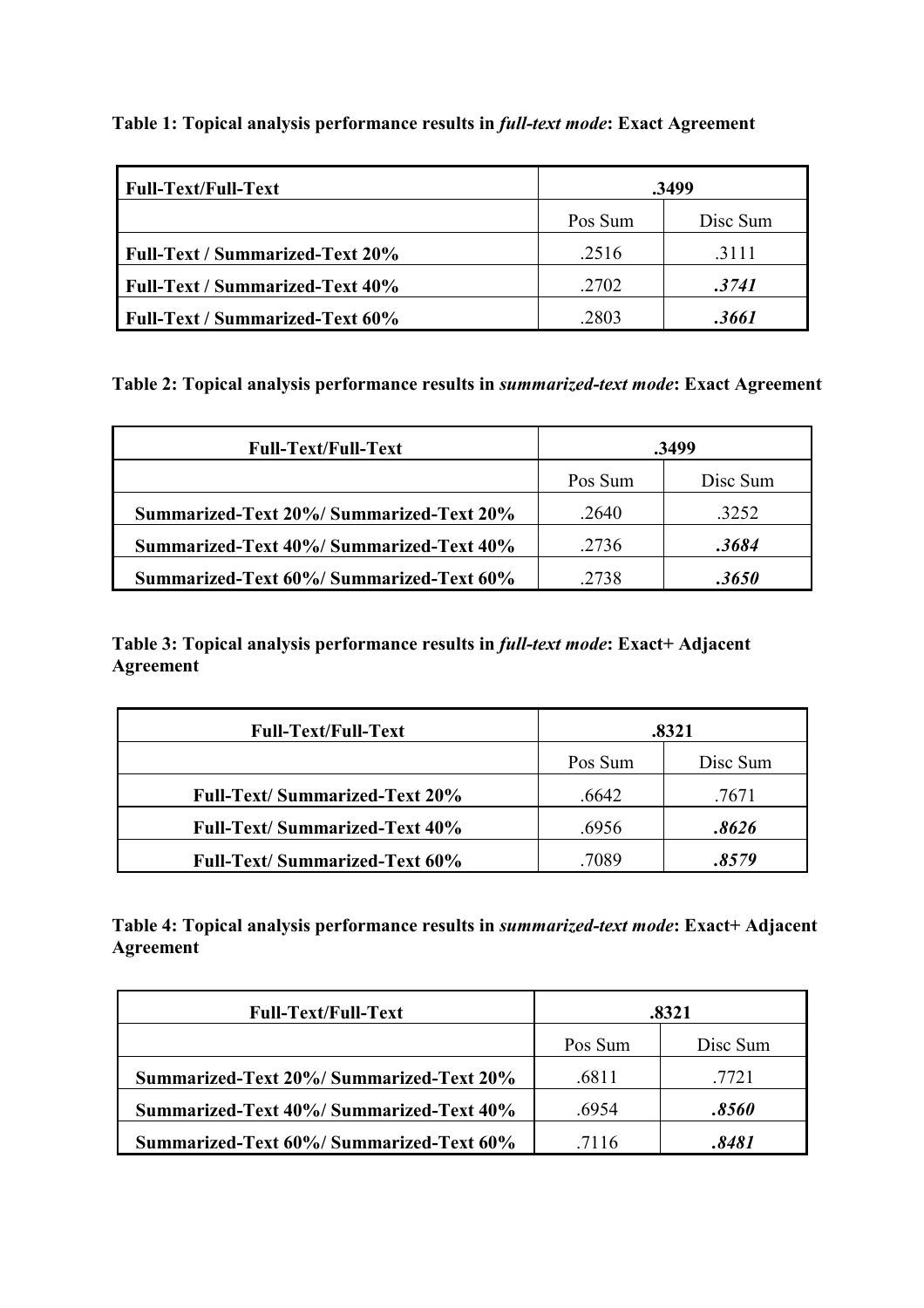We evaluated the significance of the improved performance for the 40% and 60% discourse-based summarization methods, since only these cases showed a consistent improvement in performance. For both exact, and exact-plus-adjacent performance, analysis of variance were run to assess performance effects of the topical analysis component using standard full text, and 40% and 60% discourse-based summaries, both in full-text mode and summarized-text mode. The results of the analysis of variance indicate significant effects for exact, and exact-plus-adjacent performance.

 For exact agreement, there was a significant effect with summarized-text mode, where  $F(2,19) = 4.52$ ,  $p < 0.01$ . For full-text mode, there was also a significant effect, where  $F(2,19)$  $= 6.78$ ,  $p < .003$ . For exact-plus-adjacent agreement, for summarized-text mode, a significant effect showed up, where,  $F(2,19) = 8.87$ ,  $p < .0006$ , and the effect was also significant for full-text mode,  $F(2,19) = 17.90$ ,  $p < 3.33E-06$ .

 Overall, there is a statistically significant indication of improvement in performance of topical analysis with the use of 40% and 60% discourse-based summaries. This suggests that vocabulary in these summaries represents salient concepts in essays. The summaries might be used to generate relevant text extracts from which instructional feedback might be generated to illustrate substantive information in essays at different levels of writing competency.

### **6. Discussion and Conclusions**

 The results in this paper suggest that vocabulary in 40% and 60% discourse-based summaries contain substantive information from the text of original essays. The topical analysis by-argument component uses training samples at each score point to recognize word use in essays at different score points. Since these essays are written under a timed testing situation, there is little time for editing and smoothing out of the text. As a result, the text of an essay could have a lot of noise, such as repetitive statements and extraneous comments not necessarily central to the main arguments in the essay. It appears that by using these summaries, we are able to eliminate some of the noise and in a sense 'clean up' the essay so that the topical analyzer has access to the more substantive vocabulary in the essay. Information in summaries could, therefore, be useful as instructional feedback to illustrate substantive information in essays at different levels of writing competency. Test-takers might use summarized versions of their essays to evaluate how the substantive information in their own essay compares to an essay that received a higher score.

 We hypothesize that this technique could be highly valuable for providing feedback for subject-based essays in which test-takers are required to provide factual information related to the question topic, such as College Board's AP exams in U.S. History. Refinement of this technique could lead to instructional feedback that would help test-takers focus the discussion points or arguments in their essays. If the main points in higher scoring essays could be identified, they could be used to illustrate the points that were lacking from lower scoring essays.

### **Acknowledgements**

We would like to thank Martin Chodorow for his comments on earlier versions of this paper.